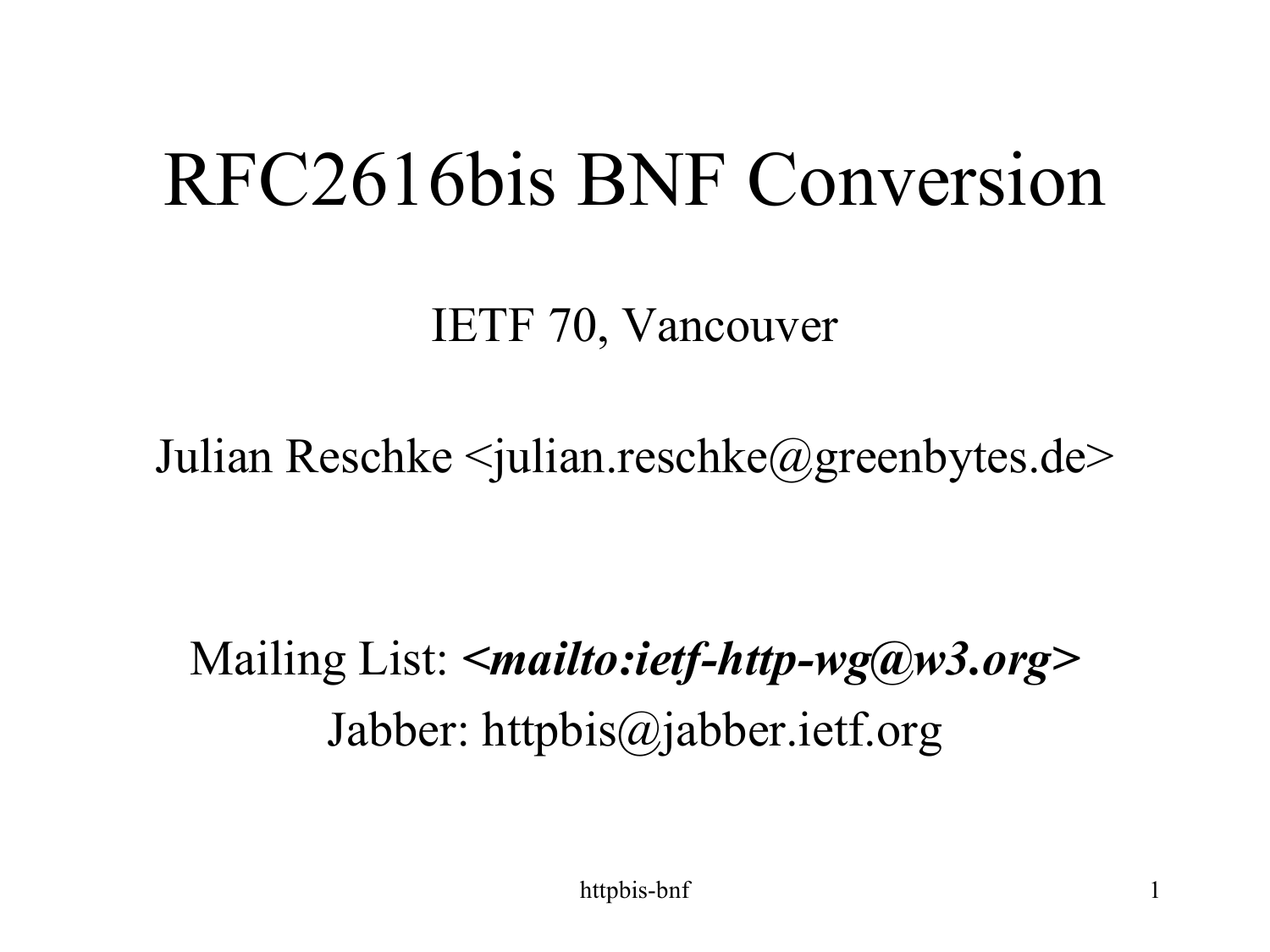### Problem Statement

• RFC2616 uses a BNF syntax derived from RFC822, not ABNF as defined in RFC4234bis

…with custom extensions: list rule (#*rulename*)

Allow = "Allow" ":" #Method

... with custom rules ("implicit LWS"):

*"The grammar described by this specification is word-based. Except where noted otherwise, linear white space (LWS) can be included between any two adjacent words (token or quoted-string), and between adjacent words and separators, without changing the interpretation of a field. At least one delimiter (LWS and/or separators) MUST exist between any two tokens (for the definition of "token" below), since they would otherwise be interpreted as a single token."* 

see Section 2.1:

[http://tools.ietf.org/html/rfc2616#page-15](http://tools.ietf.org/html/rfc2616)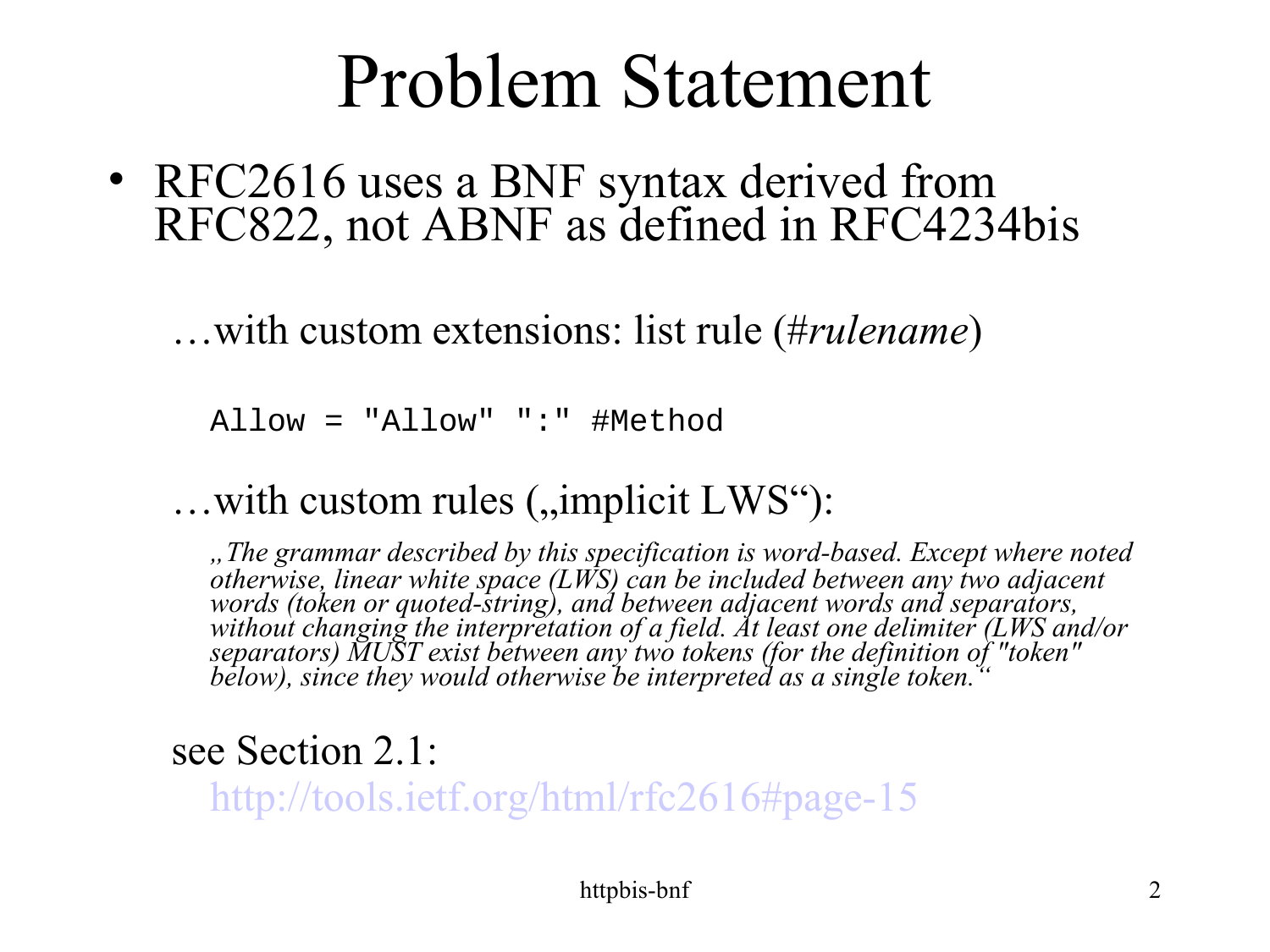### Tools

• All BNF productions in the XML versions of the spec have been marked up as BNF, so they can be automatically extracted, verified and tracked

Extraction:

[http://greenbytes.de/tech/webdav/rfc2629xslt/rfc2629xsl](http://greenbytes.de/tech/webdav/rfc2629xslt/rfc2629xslt.html)

#### Verification: Bill Fenner's ABNF Parser (BAP) <http://code.google.com/p/bap/>

Hack for RFC2616 rule production: patch attached as issue #3

Tracking:

http://www.w3.org/Protocols/HTTP/1.1/rfc2616bis/draf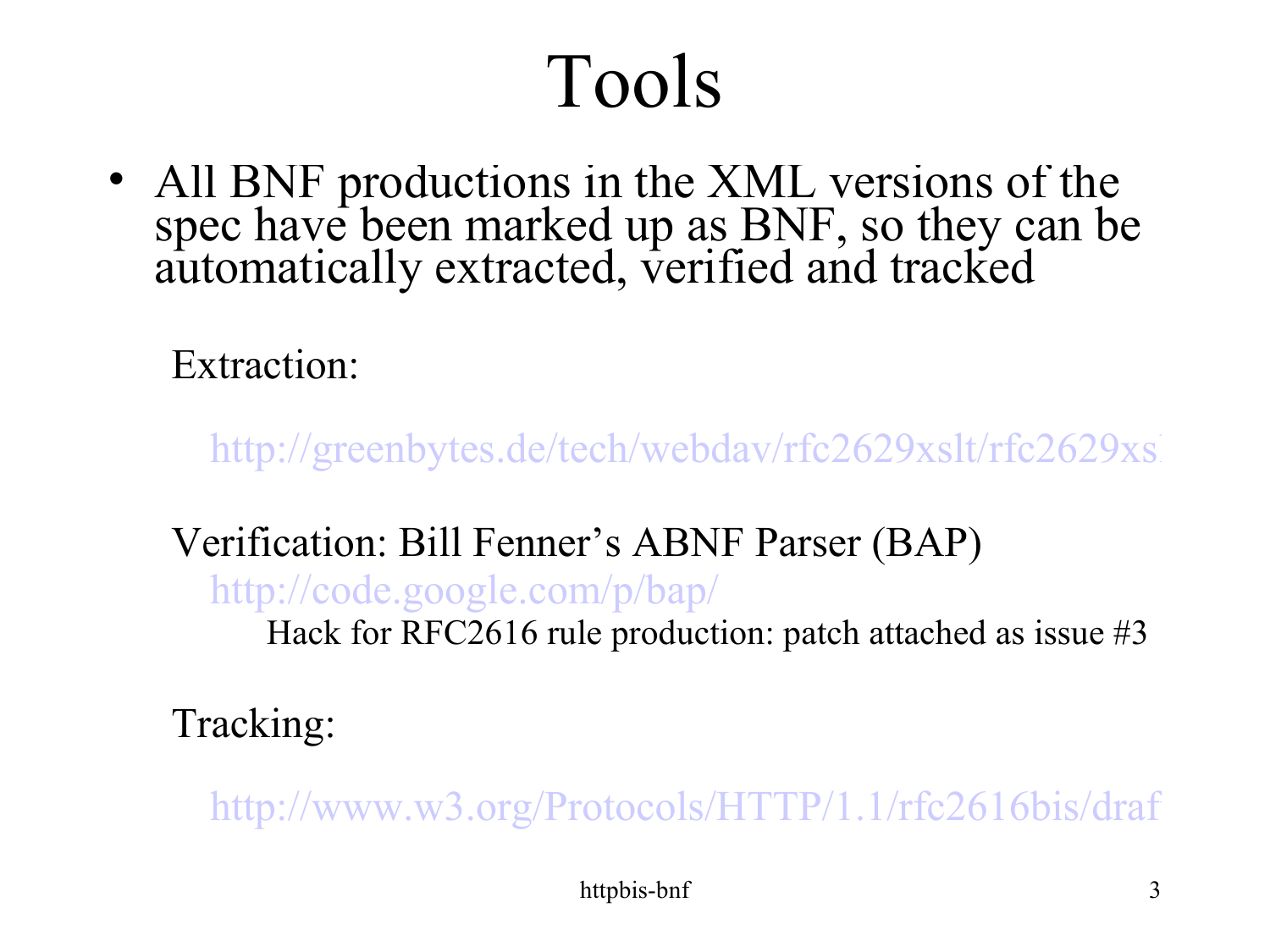# Plan (1/3)

#### Fix problems in current BNF causing it not to parse in BAP

- 1. Rule names containing underscores
- 2. Missing Whitespace
- 3. Duplicate rule names (rule names are case-sensitive, thus ,,trailer"  $==$ , Trailer")
- 4. Multi-line prose values
- 5. Prose values that can be rewritten as more precise rules
- 6. Attempts to use BNF that do not work:

chunk-data = chunk-size(OCTET)

```
\ldotsdone in \ldots-latest".
```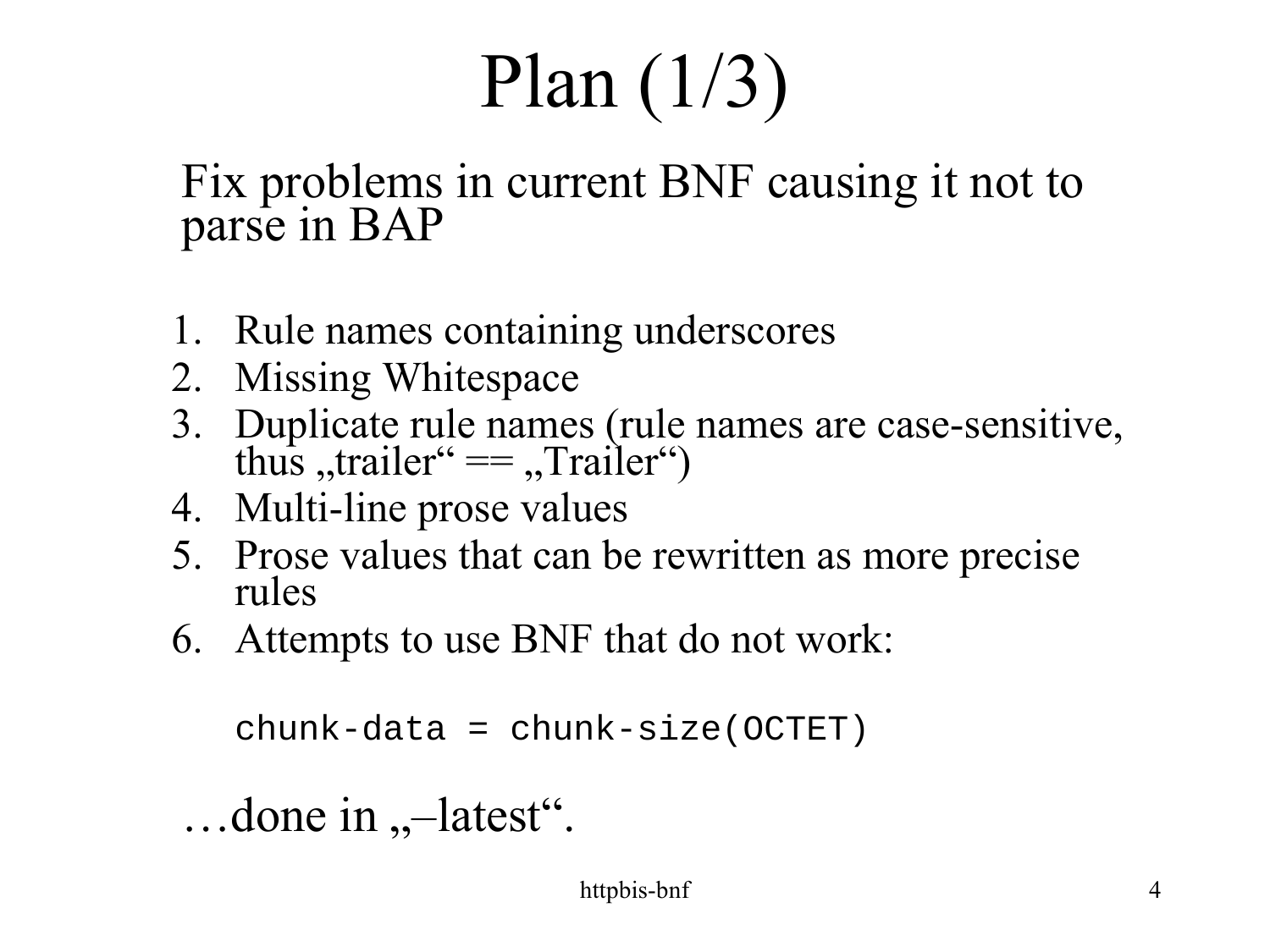# Plan (2/3)

- 7. Language tags (Section 3.10)
	- Refer to RFC4646 instead of RFC1766.
	- Refer to RFC4647 for definition of Language-Range and matching (?)
	- The spec currently copies the whole grammar, but the new one is much more complex – just reference it? - (see [http://tools.ietf.org/html/rfc4646#section-2.1\)](http://tools.ietf.org/html/rfc4646)
- 8. HTTP URL (Section 3.2)
	- Refer to RFC3986 instead of RFC2396
	- Be careful when rewriting the BNF (non-obvious changes in rules?)
- … not done yet.